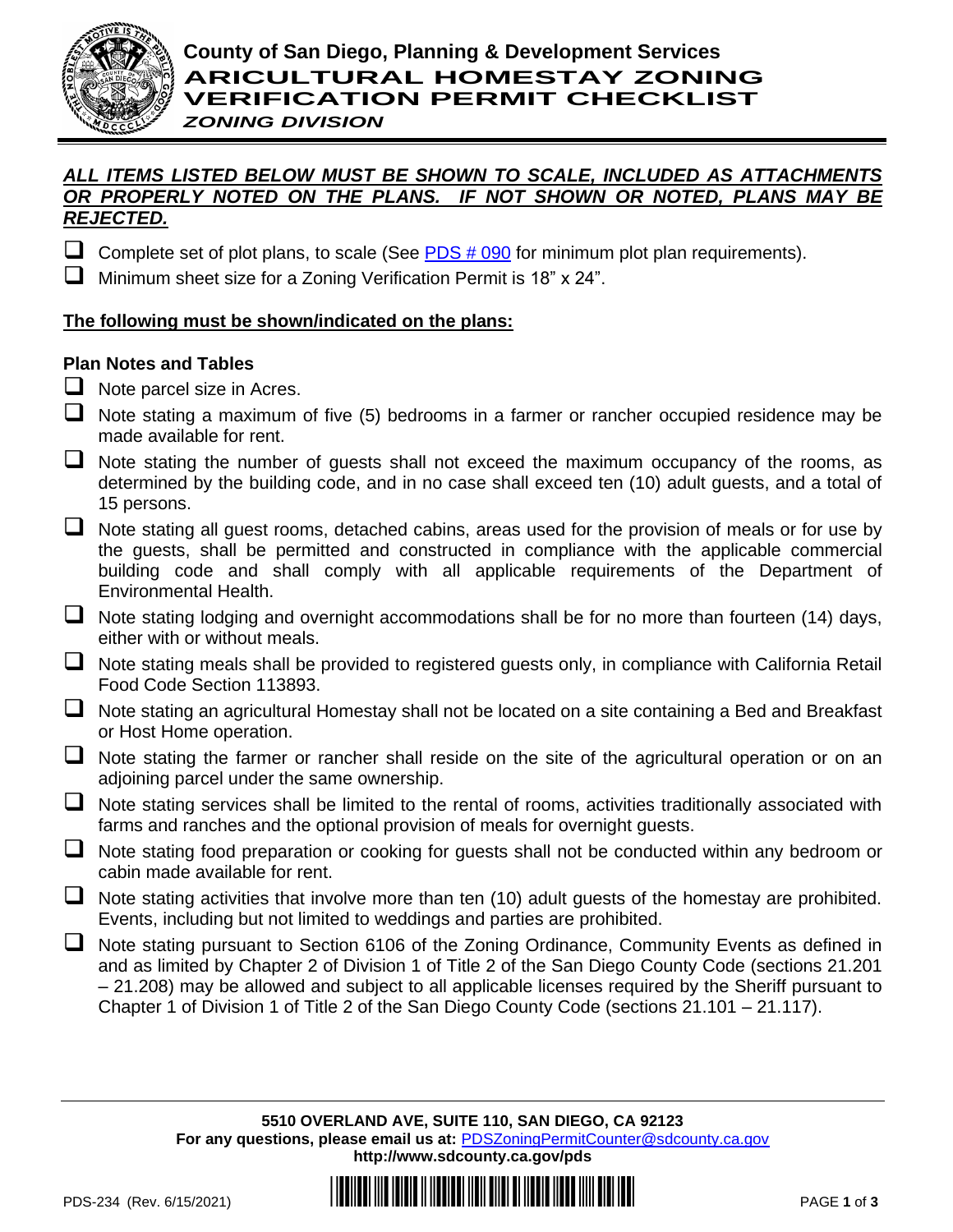

**ARICULTURAL HOMESTAY ZONING VERIFICATION PERMIT CHECKLIST**

*Continued*

- $\Box$  Note stating the owner of the facility shall keep records of the number of guests and lengths of stay and shall retain said records for five (5) years.
- Note stating the Agricultural Homestay activity shall cease if a subdivision or conveyance of land results in a reduction of the site to less than four (4) acres or if agricultural activity ceases.

# **Zoning Ordinance (ZO) Compliance** Link to: [Zoning Ordinance.](http://www.sdcounty.ca.gov/pds/zoning/index.html)

- ❑ Permitted zone: RR, A70, A72, S90, or S92, pursuant to ZO sec 6157.c.
- ❑ Note compliance with Noise Limits pursuant to ZO sec. 6310.
- ❑ Note compliance with Particulate Matter and Air Contaminants pursuant to ZO sec. 6316.
- ❑ Note compliance with Odors pursuant to ZO sec. 6318.
- ❑ Note compliance with Lighting standards pursuant to ZO sections 6322-6326.

# **Lot Requirements**

- $\Box$  The homestay facility shall be on a working farm or ranch. Proof of a continuous agricultural enterprise Commercial Agriculture operation on the property shall be provided and be to the satisfaction of Planning and Development Services.
- $\Box$  The working farm or ranch shall be on a parcel or adjoining parcels totaling at least four (4) acres in size, and under the same ownership.

## **Setbacks**

 $\Box$  The Agricultural Homestay structure(s) shall comply with setbacks at ZO sec. 4810.

## **Building & Safety Requirements**

- If a detached cabin is used in lieu of the ranch or farmhouse, it shall not exceed 500 square feet additional structures on-site shall be used for sales.
- □ An adequate water well and sewage disposal system shall be available, satisfactory to the County Department of Environmental Health.
- □ One on-site sign not to exceed four (4) square feet shall be permitted.

## **Access and Parking**

- □ One off-street parking space for each room rented shall be provided in addition to adequate offstreet parking for the permanent residents and full-time employees.
- $\Box$  All on-site parking shall comply with ADA regulations through the California Building Code.
- ❑ Show all access, ingress and egress on-site.